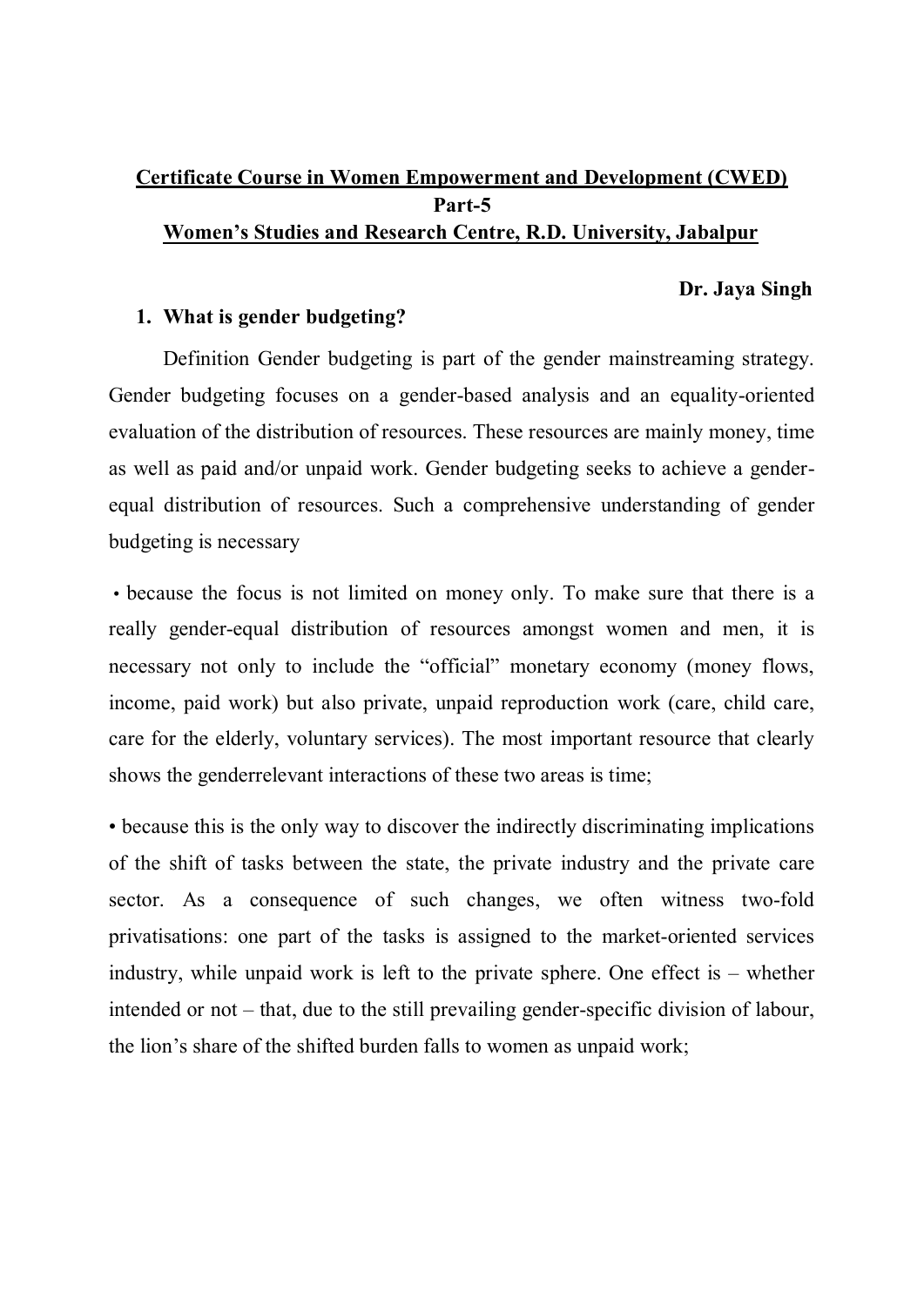• because decisions that are not related to the budget may also have a major impact on the distribution and use of resources. Therefore, gender budgeting does not only have to implemented in the budgetary sphere but also in a whole series of other activities and specialised areas as well as in the context of existing methods. In addition to the budgetary sphere, this mainly includes areas such as allowances and contributions, taxes / income, labour, economy, family, social and civic commitment as well as the methods of (law) impact assessments, effectiveness analysis and evaluation;

 • because gender budgeting not only addresses public institutions but also industrial enterprises, associations and NGOs. It is not enough to understand gender budgeting merely as a gender-differentiated analysis of the use of certain public funds. This is only a small, yet necessary part. But this alone neither qualifies for implementing a gender-equality-related evaluation of the total budget, nor does it make statements on gender-related interactions of expenditures with other resources possible.

#### 2**. Starting points**

# **Seemingly neutral resource-efficient decisions do not affect all people in the same way.**

#### **Women and men are not homogenous groups.**

Men and women differ in their different living circumstances, age, origin, physical and mental dispositions, education etc. and are affected in different ways by resource-effective decisions. The implications of these decisions may have an extremely different impact on women and men.

The distribution of resources in a society is a decisive factor for the participation of individuals in social decision-making processes, and for their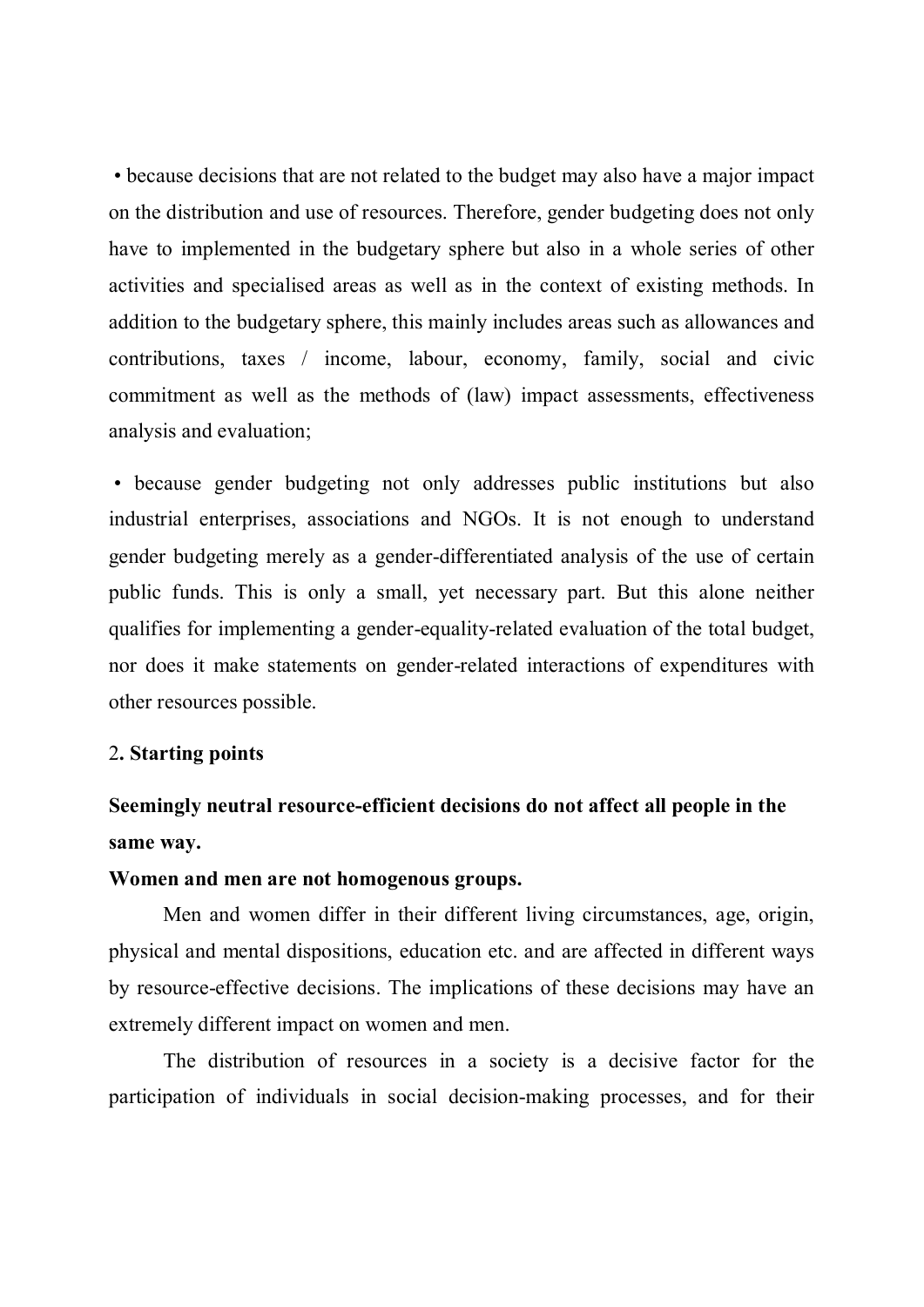esteem within the social fabric.The public budget clearly reflects the value-related decisions and priorities of a government.

## **Gender-related effects of resource-effective decisions on the private division of labour need to be taken into account.**

 Perceiving families as an economic unit conceals the internal, often genderdifferentiated division of labour. Consequently, the implications of resourceeffective decisions must not only be referred to private households as economic and consumer units. Only an analysis that takes individuals (i.e. children, women and men) into consideration can perceive gender-differentiated consequences.

### **Unpaid work is an important part of the economic performance of a society.**

The traditional concept of an economy does not take unpaid work like child care, household work, care for the elderly and also voluntary civil society work into account when paying benefits. The work of the unpaid sector plus the work of the monetary economic sector result in the total economic output of a society. Unpaid work is a payment in kind for society. This is especially apparent in the case of tasks that had been carried out by the state but it also affects any kind of non-profit work as well as "traditional" household and family work. Consequently, unpaid work needs to be considered as an invisible contribution to the community. This contribution is made, but has not yet been included in economic calculations.

# **Unpaid work and private division of labour can only be reasonably mapped by taking the time factor into account.**

In this context, there should be a call for the time factor to be taken into account when performing economic calculations. This would make it possible to account for the fact that the time that a person spends on child care, for instance, is not available for gainful employment. Thus, the overall objective is to counteract gender-based exclusion from gainful employment and social decision-making processes.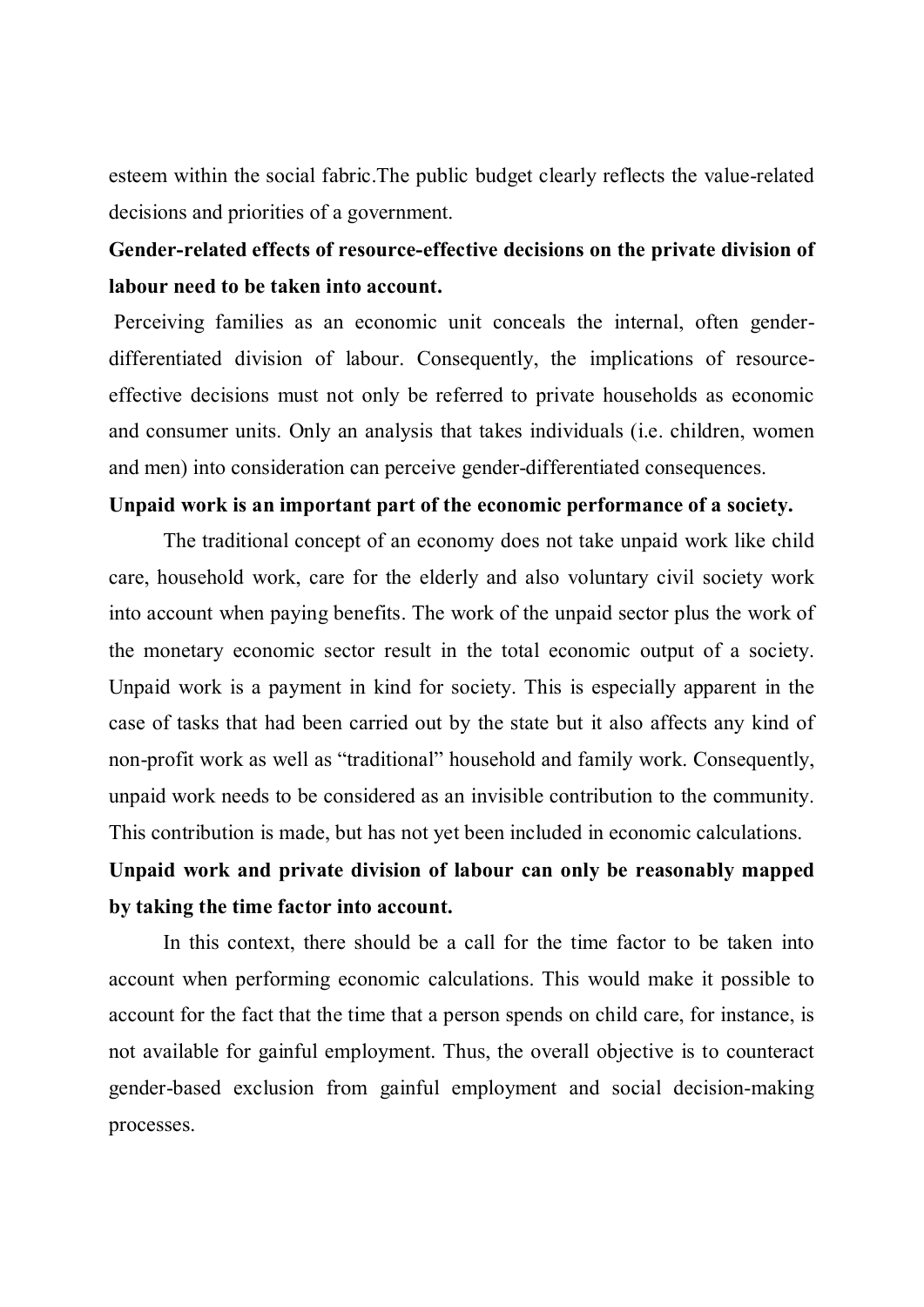The introduction of the time factor into economic accounting also facilitates a much more realistic impact assessment of austerity measures that have to be compensated by unpaid work. If more and more tasks are provided by private people, less time is available for individual private care tasks (e.g. child care). It is therefore unavoidable that the quality of provided services (e.g. child care) frequently suffers. Follow-up costs will arise because of insufficient care. Shortterm savings may thus cause higher long-term costs

## **3.Gender budgeting as part of gender mainstreaming in the case of financially effective decisions of the public sector**

In the current discourse, gender budgeting is often understood as a procedure for the systematic analysis and development of public budgetary policies which aims at focusing on gender equality. In doing so, all budget-related political decisions, measures, programmes and laws as well as budgets are reviewed with regard to their consequences for different women and men. On the basis of the results of this analysis, the entire budgetary procedure is redesigned in order to implement a gender-equitable resource distribution. This includes the necessary restructuring of revenue and expenditure procedures.

#### **There are three reasons why public budgets are the focus of attention:**

1. It is mostly political entities such as states, federal states or municipalities that have committed themselves to applying the strategy of gender mainstreaming. In these entities, the decision concerning how financial funds are used is a decisive means for political control and must therefore be included in a comprehensive gender equality strategy.

 2. Public budgets are of major national economic importance and have significant implications on the framework conditions of individual decisions. Consequently, they must be included in a gender mainstreaming strategy in the area of economic policy.